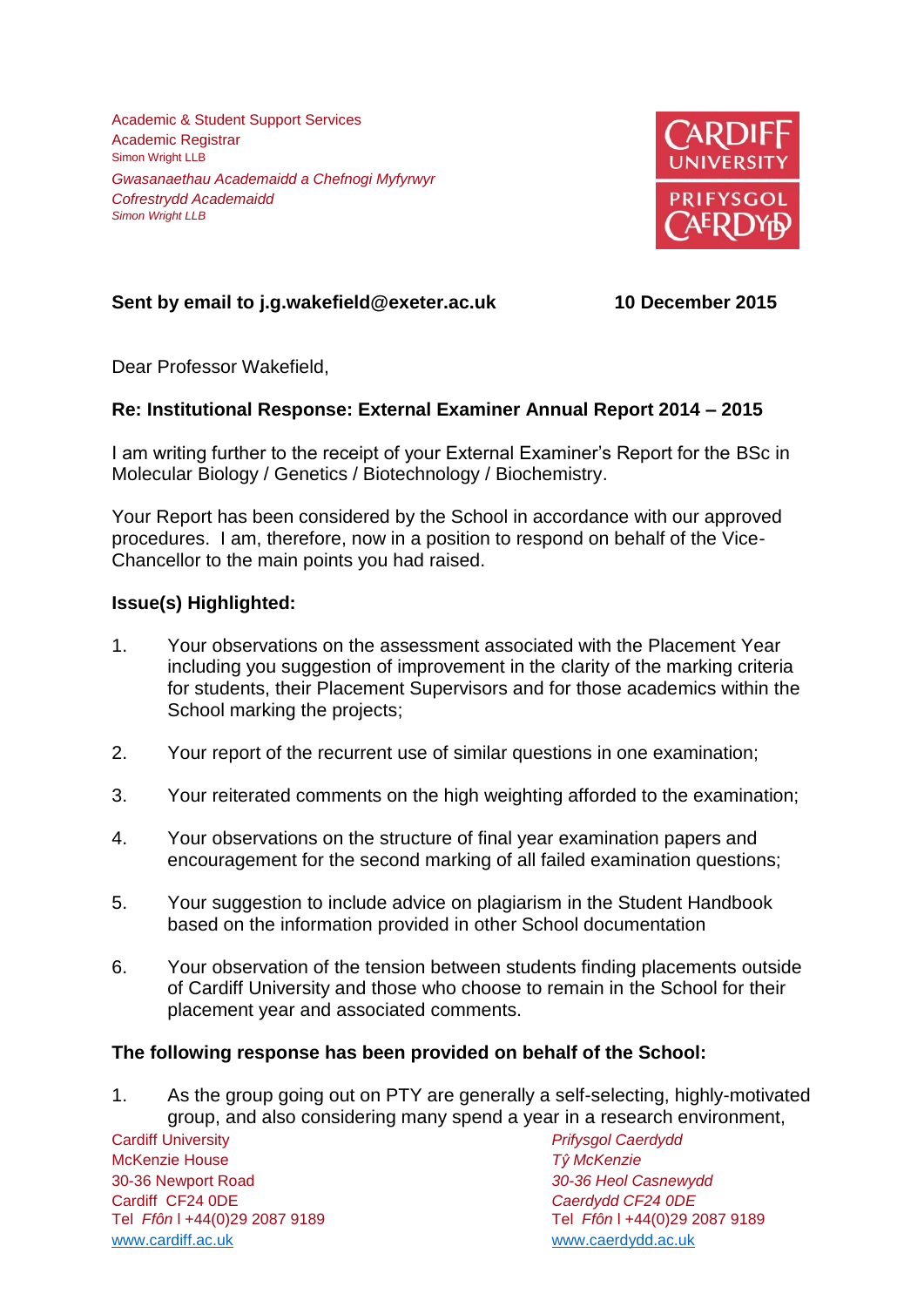involved in presentations of their work and even writing papers, the School is not overly concerned by the high supervisor marks achieved by these students. Supervisors are guided through the marking criteria by the PTY tutor (a member of academic staff from Cardiff) during the PTY visit, so the School is are confident that the supervisor mark is robust. We feel the marks achieved are representative of the quality of the students' work.

The individual case cited with the poor Project result was indeed an excellent student, but one who did not follow the clear guidelines for the structure of the report. Students are advised on the format of the report within the student handbook. The School has, however, reviewed these guidelines to ensure that there can be no ambiguity within them. It is also one of the specific duties of the PTY Tutor from the School to discuss the format of the project report with both the Student and the Supervisor during the Placement visit. The format and the marking criteria are discussed in detail at this point. Students therefore get extensive one-to-one specific guidance of the format of the project and the expectations of the assessment. The PTY tutor is a point of contact within the School should they have any questions about the assessment guidelines. Sadly, on occasion, students do not seem to follow these guidelines or this advice, as was the case in this past academic year.

As of 2015/16, the weighting of the assessments will be 20% for the supervisor mark and 60% for the project, in recognition of the amount of work undertaken by the student during the PTY placement which cannot be captured in the report.

- 2. The School makes clear to staff that questions should be re-used only in very rare circumstances and will ensure that guidance is emphasised strongly in 2015/16, and will monitor any potential repeats of questions, so that they are identified and prevented.
- 3. The 20/80% split was agreed by the School's Learning and Teaching Committee several years ago, in order to reflect the importance of being able to guarantee that the majority of the assessment for a Final Year module was the student's own work, and was testing their analytical abilities. The Unified Schemes Board (Board of Studies) and Learning and Teaching Committee will discuss this matter again. It will not be possible to enact any changes in weighting for the 2015/16 session, as the modules (and their assessments) are already embedded within the SIMS system, but if deemed appropriate, changes to weightings of coursework could be brought-in for 2016/17.

There is already some flexibility in the proportions of marks allocated to coursework and exams, for example BI3114 (Conservation Biology) and BI3135 (Bioinformatics) already have higher % weightings for the coursework (40% and 70% respectively), reflective of the extensive nature of the coursework component in these modules.

Cardiff University *Prifysgol Caerdydd* McKenzie House *Tŷ McKenzie* 30-36 Newport Road *30-36 Heol Casnewydd* Tel *Ffôn* l +44(0)29 2087 9189 Tel *Ffôn* l +44(0)29 2087 9189 [www.cardiff.ac.uk](http://www.cardiff.ac.uk/) www.cardiff.ac.uk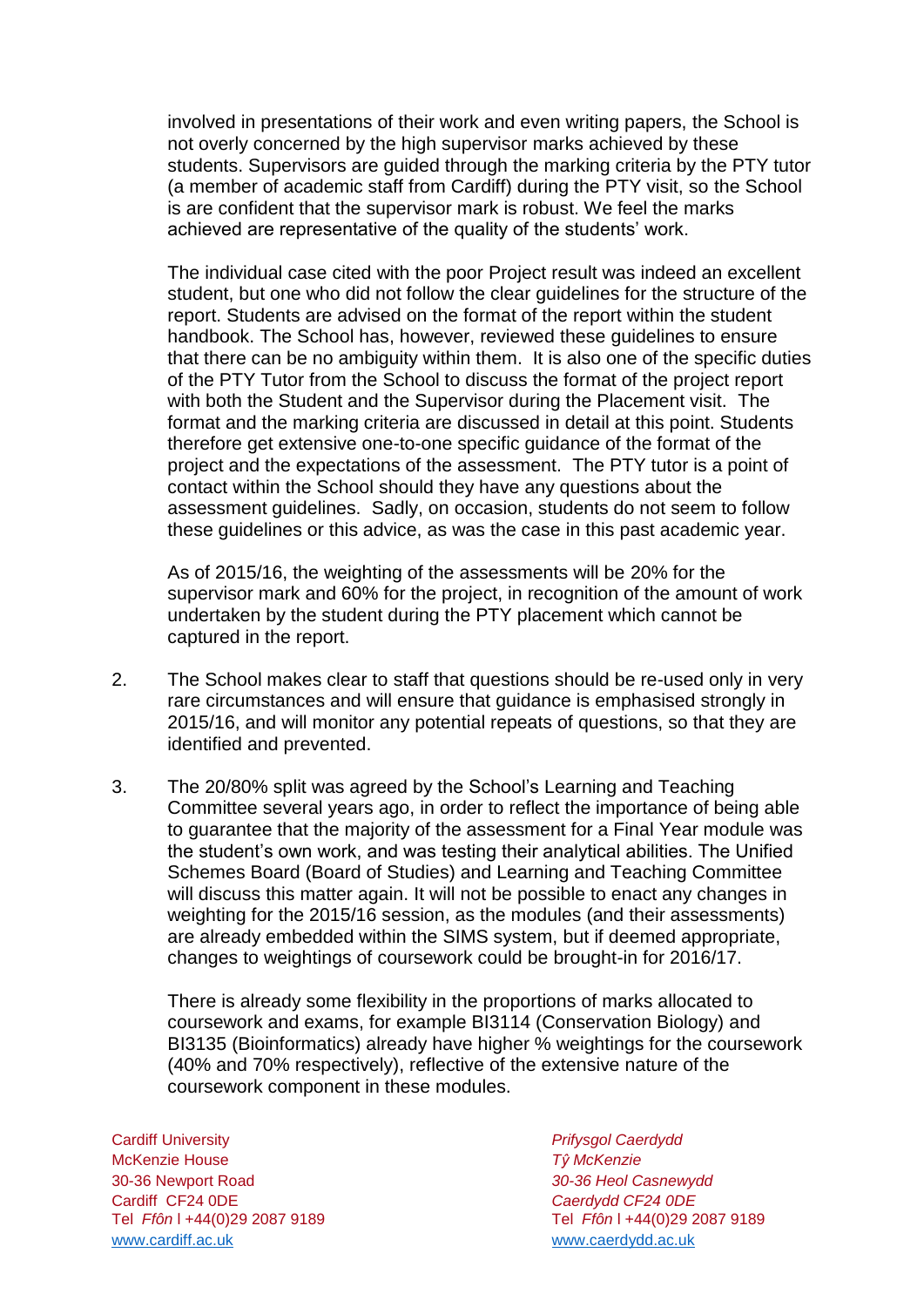4. The standard format of 2 x 90min questions from a choice of 5 was brought in several years ago, in order to provide parity and equivalence between all final year module exams. Prior to this, some modules had an option of 2 x 90 mins from a choice of 4 and others 3 x 1 hour from a choice of 6, which was felt to be too inconsistent. However, in 2013, partly due to requests from some staff who felt that 2 x 90 min questions was inappropriate for their subject area, and partly due to External Examiner advice, the format was changed to have more flexibility. Exam Papers may now be either (i) 2 from 5, (ii) 3 from 6 or (iii) 2 from 5 with a compulsory data-analysis/interpretation section. Module Teams are able to choose which format they feel is most appropriate for the needs of their module. A small number of modules have adopted the 3 from 6 model; the majority have kept the 2 from 5 model. At least two modules in 2015/16 will be adopting the data interpretation model. We feel that it is important to allow Module Teams to make the choice relative to their subject areas (some of which are more suited to 60-minute questions, others to 90 minute questions).

The scrutiny process for exam essays is that the scrutineer should review all Failed answers and 10% of all other answers (or a minimum of 10 scripts) across the remaining mark range. The scrutineer is supposed to read each essay in full and comment upon the appropriateness of the marker's comments, and whether they align with the final mark. All Failed exam essays are therefore reviewed in detail. The scrutineer is already, in most cases, a person who is closely-associated with the subject area (certainly one who can provide an informed assessment of the quality of the answer), and so would already be well-placed to confirm that a fail mark is appropriate.

- 5. The School will revise the advice given to students for key assessments (e.g. PTY and Final Year Project) to reflect these recommendations and highlight the significance of Unfair Practice.
- 6. The decision to allow internal PTY placements was taken c.3 years ago. The School Board recently decided to continue offering internal PTY placements for the near future, but with the provisos that: a) students will be advised very strongly that an external placement is in their best interests; b) Any internal PTY placements should be advertised in order to provide a competition for the best student; c) Internal PTY students should be able to prove that they have attempted to obtain external PTY places, or have some other pressing reason to remain in Cardiff (e.g. due to particular personal or financial pressures). We will be restricting the number of internal PTY places in 2016/17, and phasing them out entirely with the proposed implementation of an integrated Masters year (which will run first in 2017/18, if validated successfully).

The School is also investigating the possibility of developing reciprocal arrangements with other institutions for PTY places; potentially (as an initial

Cardiff University *Prifysgol Caerdydd* McKenzie House *Tŷ McKenzie* 30-36 Newport Road *30-36 Heol Casnewydd* Tel *Ffôn* l +44(0)29 2087 9189 Tel *Ffôn* l +44(0)29 2087 9189 [www.cardiff.ac.uk](http://www.cardiff.ac.uk/) www.cardiff.ac.uk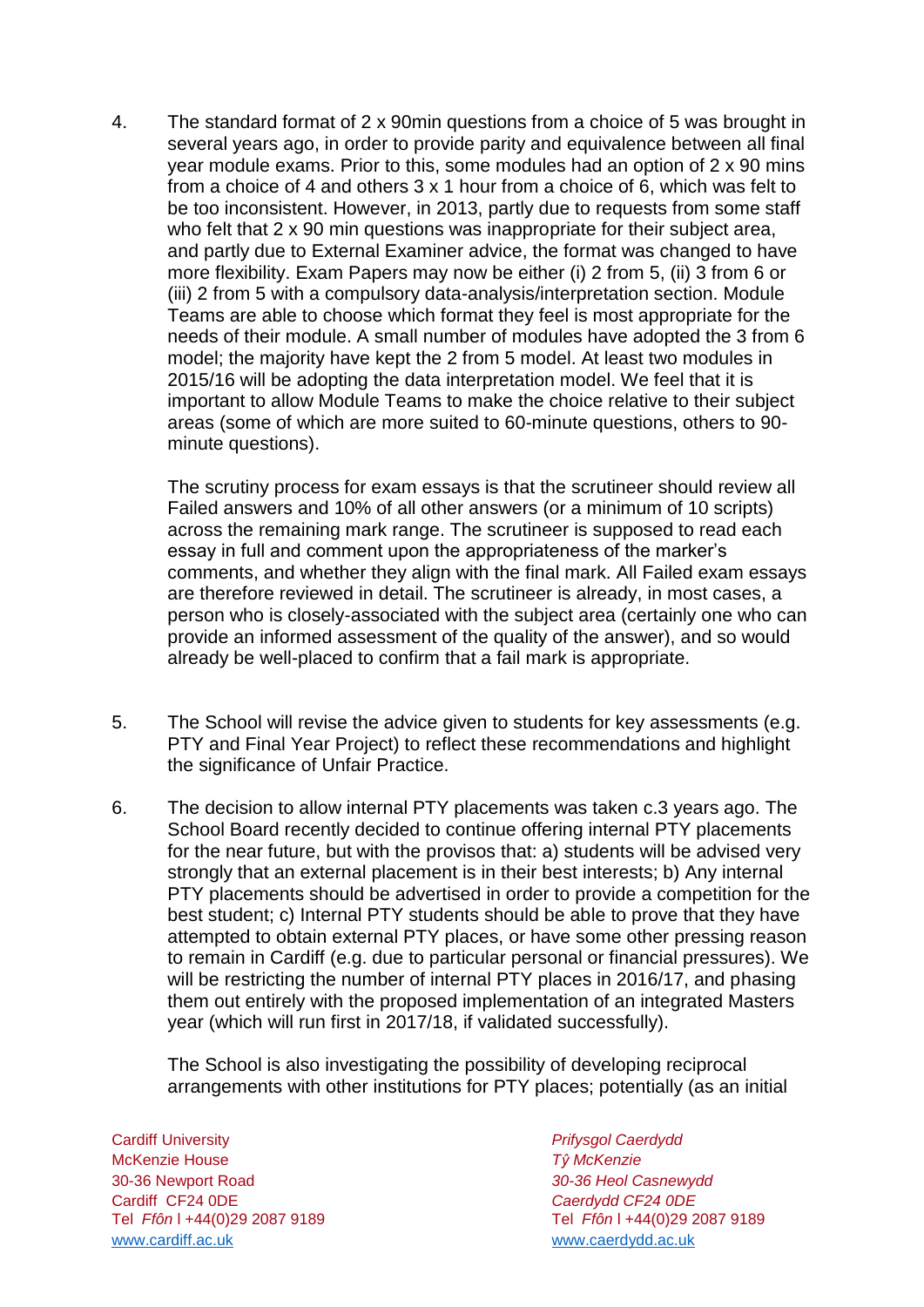pilot) between the GW4 group of universities and would welcome your advice and experience in these developments.

Your comment regarding the University regulations for condonement modules have been noted. Condonement of failed modules has operated for the past two years and was introduced following a University-wide consultation on a range of assessment-related issues and award rules. The condonement of failed modules only occurs under circumstances prescribed by Senate Regulations and I attach to the foot of this letter the applicable Senate Regulation detailing these circumstances. The University has reviewed the outcomes of its new award rules and has concluded that there has been no significant perturbation to award outcomes.

### **The University is pleased to note your positive comments including:**

- 1. Your positive indications regarding the programme structure, academic standards and assessment process;
- 2. Your encouragement for the optional Professional Placement Year. The School confirms that it currently has approximately 25% of Year 2 students undertaking a PTY, and that it continues to promote this to all students throughout Years 1 and 2. Opportunities are also promoted for students to gain experience during the summer vacation through the School's our 'Employability Advisor', whose role is to support students in obtaining workrelated experiences;
- 3. Your particular commendation of the Biosciences Student Office and Education Staff and your confirmation that information associated with the assessment process was provided in a timely fashion;
- 4. Your commendation of the orientation students get prior to organising their PTY placements and of the re-orientation received during the 2-day Gregynog retreat

I hope that you will find this response satisfactory and we thank you for your continued support of the programme.

In order to meet the expectations of the QAA Quality Code, both the External Examiner Annual Report and this Institutional Response will be published on the University website and will be available to all students and staff.

The University's provision of the formal Institutional Response is not intended to constrain direct communication between schools and their External Examiners. Schools are encouraged to discuss with their External Examiners any matters of detail raised in their Reports and, more widely, any issues impacting on the quality and standards of awards, including possible changes to programmes.

Cardiff University *Prifysgol Caerdydd* McKenzie House *Tŷ McKenzie* 30-36 Newport Road *30-36 Heol Casnewydd* Tel *Ffôn* l +44(0)29 2087 9189 Tel *Ffôn* l +44(0)29 2087 9189 [www.cardiff.ac.uk](http://www.cardiff.ac.uk/) [www.caerdydd.ac.uk](http://www.caerdydd.ac.uk/)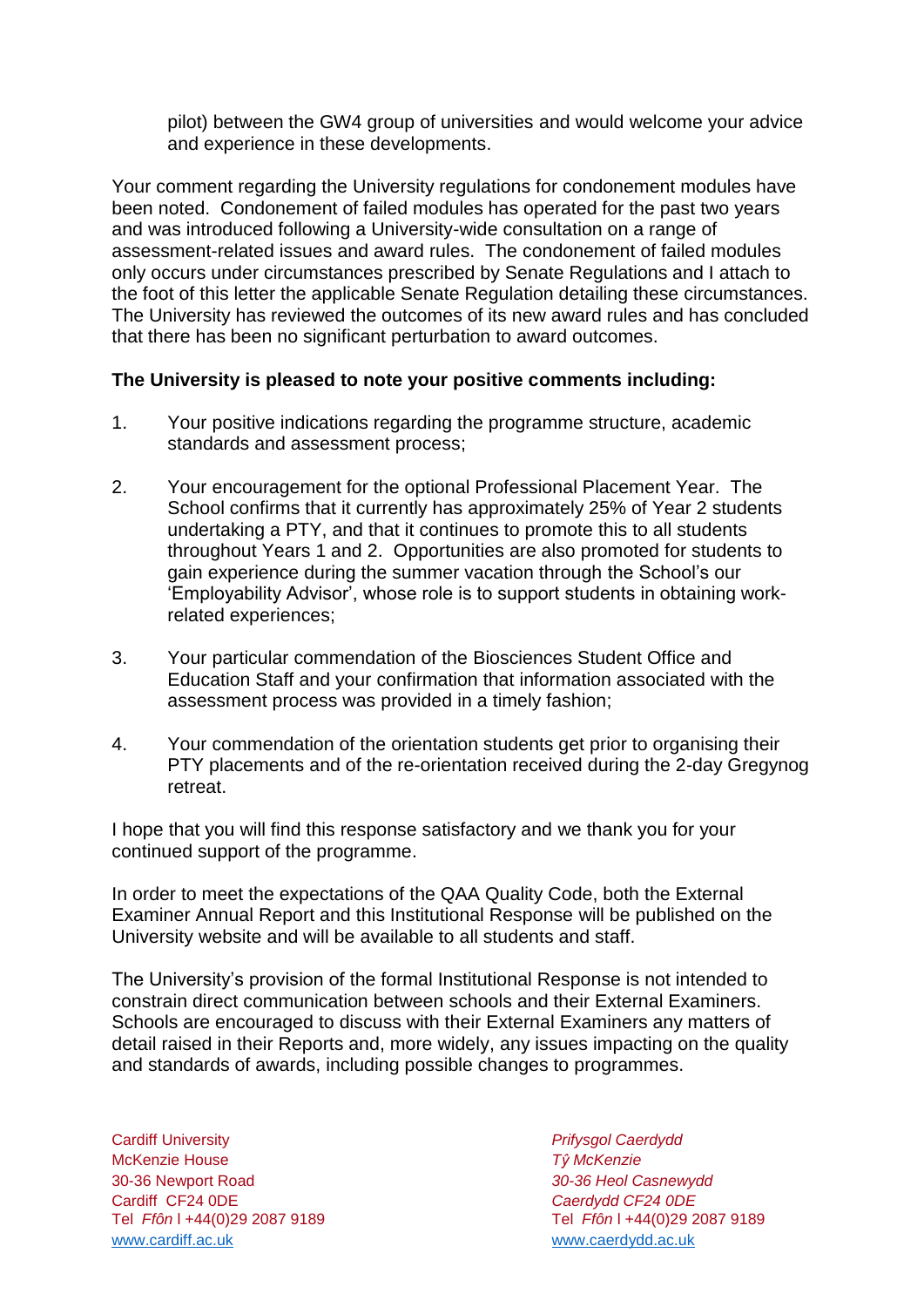We are most grateful for your comments and for your support in this matter.

Yours sincerely,

SULFREE

Mr Simon Wright Academic Registrar

\_\_\_\_\_\_\_\_\_\_\_\_\_\_\_\_\_\_\_\_\_\_\_\_\_\_\_\_\_\_\_\_\_\_\_\_\_\_\_\_\_\_\_\_\_\_\_\_\_\_\_\_\_\_\_\_\_\_\_\_\_\_ Extract from Senate Regulations for Modular Undergraduate Programmes

#### Condonement

- **8.3** In addition to 8.2 above, an Examining Board shall award a student Credit in Module(s) to permit Progression / Award where a Module Mark of 35%, 36%, 37%, 38% or 39% has been achieved, provided that all of the below conditions are satisfied:
	- .1 the Module(s) is being assessed as a first attempt; AND
	- .2 the student has failed no more than the condonable limits specified in the table below:

| <b>Programme Duration</b><br>(in years) | Credit that can be<br>condoned in one Year<br>of Study (maximum) | Credit that can be<br>condoned in a<br>Programme (maximum) |
|-----------------------------------------|------------------------------------------------------------------|------------------------------------------------------------|
| 1 or 2                                  |                                                                  |                                                            |
| 3 or above                              |                                                                  |                                                            |

AND

- .3 the student's Level/Year Result in that Level/Year of study, in all contributing Modules, is at least 45%; AND
- .4 the Module(s) is/are NOT Required Module(s); AND
- .5 in the case of a Module where a qualifying mark is required for one or more Assessment components, the qualifying mark(s) HAS/HAVE been achieved.

In such circumstances, the Module Mark (35%, 36%, 37%, 38% or 39%) confirmed by the Examining Board shall not be changed and shall be used, where applicable, in calculating any award classification. Examining Boards are not permitted to change individual Module Marks.

**8.4** Condonement shall not operate:

Cardiff University *Prifysgol Caerdydd* McKenzie House *Tŷ McKenzie* 30-36 Newport Road *30-36 Heol Casnewydd* Tel *Ffôn* l +44(0)29 2087 9189 Tel *Ffôn* l +44(0)29 2087 9189 [www.cardiff.ac.uk](http://www.cardiff.ac.uk/) www.cardiff.ac.uk